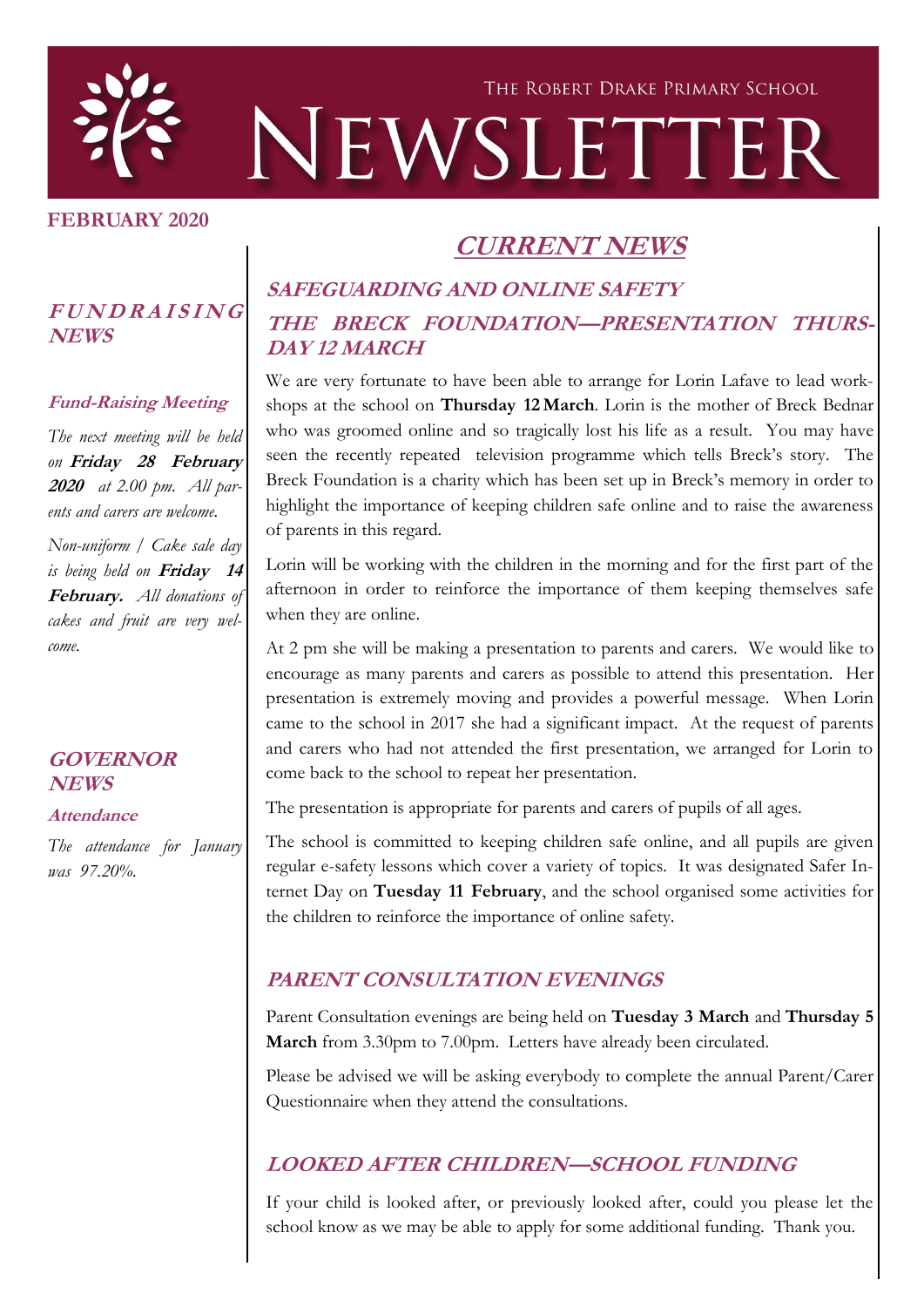### **JET WHEEL TYRES**

A big thank you to Jet Wheel Tyres who have recently donated  $\ell$ 262.20 to the school. Please note that if you mention Robert Drake Primary School to Jet Wheel Tyres when you book in your car, they will donate 5% of their fee to school.

### **SCHOOL CLOSURE NOTIFICATION**

If the school has to close for any reason, ie, adverse weather conditions, notification will be given on the school website and parents and carers will be sent a text. In addition, a list of closed schools will appear on the Essex County Council website at the following link:

http://www.essex.gov.uk/Education-Schools/Schools/Dates/Pages/Emergency-School-Closures.aspx

### **PARKING**

It is with much regret that we need to advise all parents and carers about the need to park with consideration for other parents / carers and our local neighbours.

There have been several instances lately where there have been some near serious accidents due to people dropping off or collecting their children without due care and attention for others.

Could we also please remind everyone, that Heston Lodge next to the school is a care home and their driveway must be kept clear at all times; could you please ensure that you do not use their entrance for parking or dropping off / collecting at any time.

### **CHESS CHALLENGE**

We are delighted to advise that the following pupils have been awarded their chess medals: Zara, Luke, Ava, Dylan, Jack, Maayan, Ella, Emily and Archie.

We are also delighted to advise that Zara is the school's chess champion and winner of the champion's trophy.

The Chess Club is for children in Years 5 and 6 and takes place on a Thursday lunchtime with Mr Newell.

### **PE KIT**

Could all parents please be reminded that all children in Years 1—6 should have in school an outdoor PE kit, as well as their indoor PE kit. The school's outdoor PE kit is as follows:

- Black sweatshirt/top
- Black jogging/track suit bottoms
- Black trainers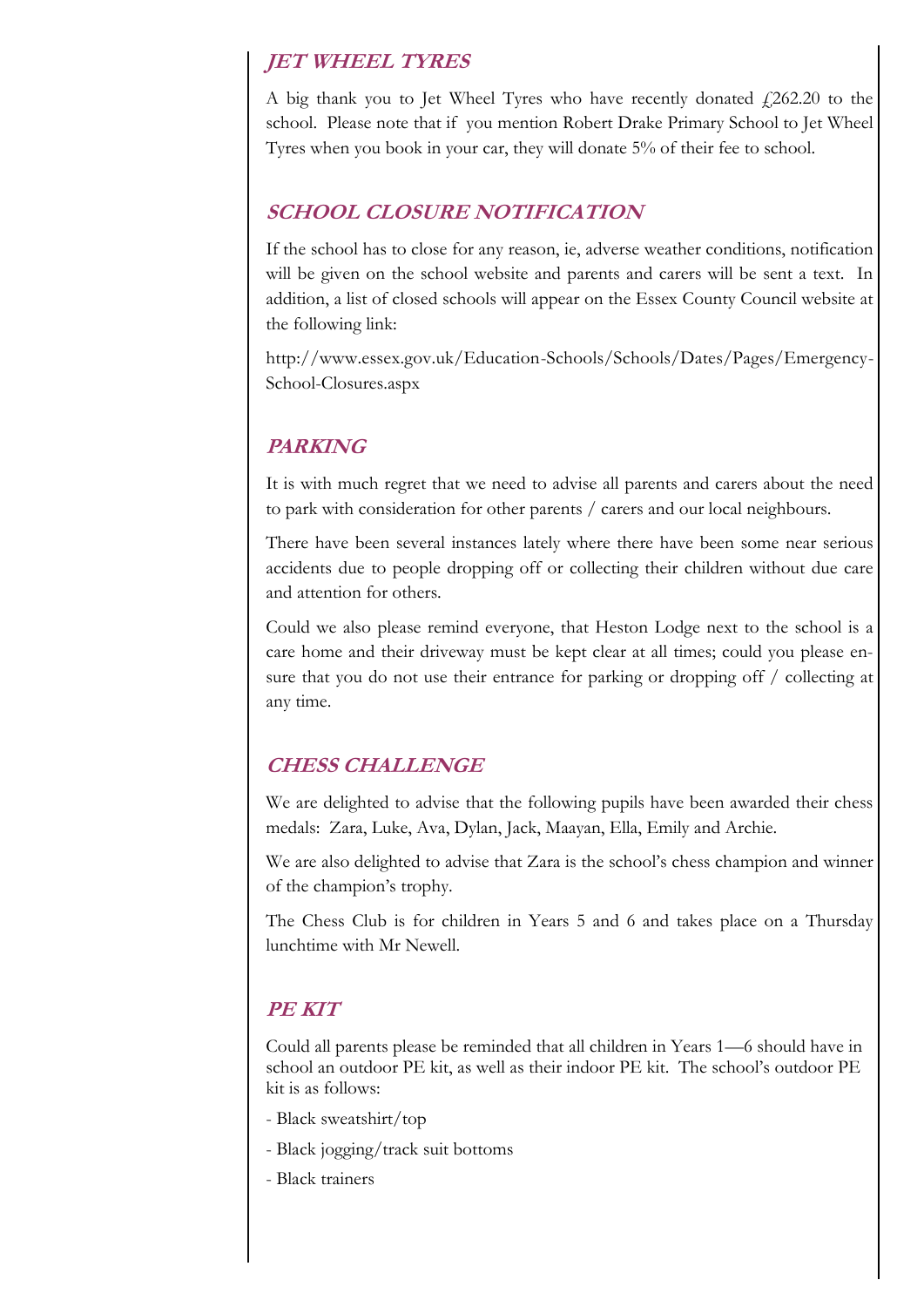## **DISADVANTAGED PUPIL FUNDING / FREE SCHOOL MEALS**

The Pupil Premium Funding is allocated to children from low-income families who are currently known to be eligible for free school meals and children who have been looked after continuously for more than six months.

You may register your child for Free School Meals if you receive a range of benefits such as Income Support, Income-based Jobseeker's Allowance, Income-related Employment and Support Allowance and Child Tax Credit (with no Working Tax Credits), provided your annual income does not exceed  $\text{\textsterling}16,190$ .

Registering is quick and easy. If you think you might be eligible, Essex County Council has an online application form on their website:

https://www.essex.gov.uk/Education-Schools/Schools/Pupil-Parent-Support/ Pages/Free-school-meals.aspx.

If you meet the eligibility criteria, registering for Free School Meals will bring more money to the school which will benefit your child. Our Pupil Premium Funding is also used to provide support for pupils in a number of ways. As well as enabling your child to have the option of a free, healthy meal at lunchtime, other benefits may also be available for registered children, such as help with the cost of school trips. Further details are available on the school website.

**Please be assured that registering for Free School Meals is completely confidential and your child's peers need not know they have applied. Please contact the school office if you have any questions or require help with your application.**

### **FEBRUARY DATES FOR YOUR DIARIES**

**Monday 10 February**—Creative Arts/Art Challenge Theme Week **Tuesday 11 February**—Safer Internet Day **Wednesday 12 February**—Y5/6 Parental Involvement Morning **Friday 14 February**—Drumming Workshop **Friday 14 February**—Non-uniform and cake sale day **Monday 17 to Friday 21 February**—Half Term **Thursday 27 February**—SAT's and Stubbers Meeting , 2.30 pm(Year 6)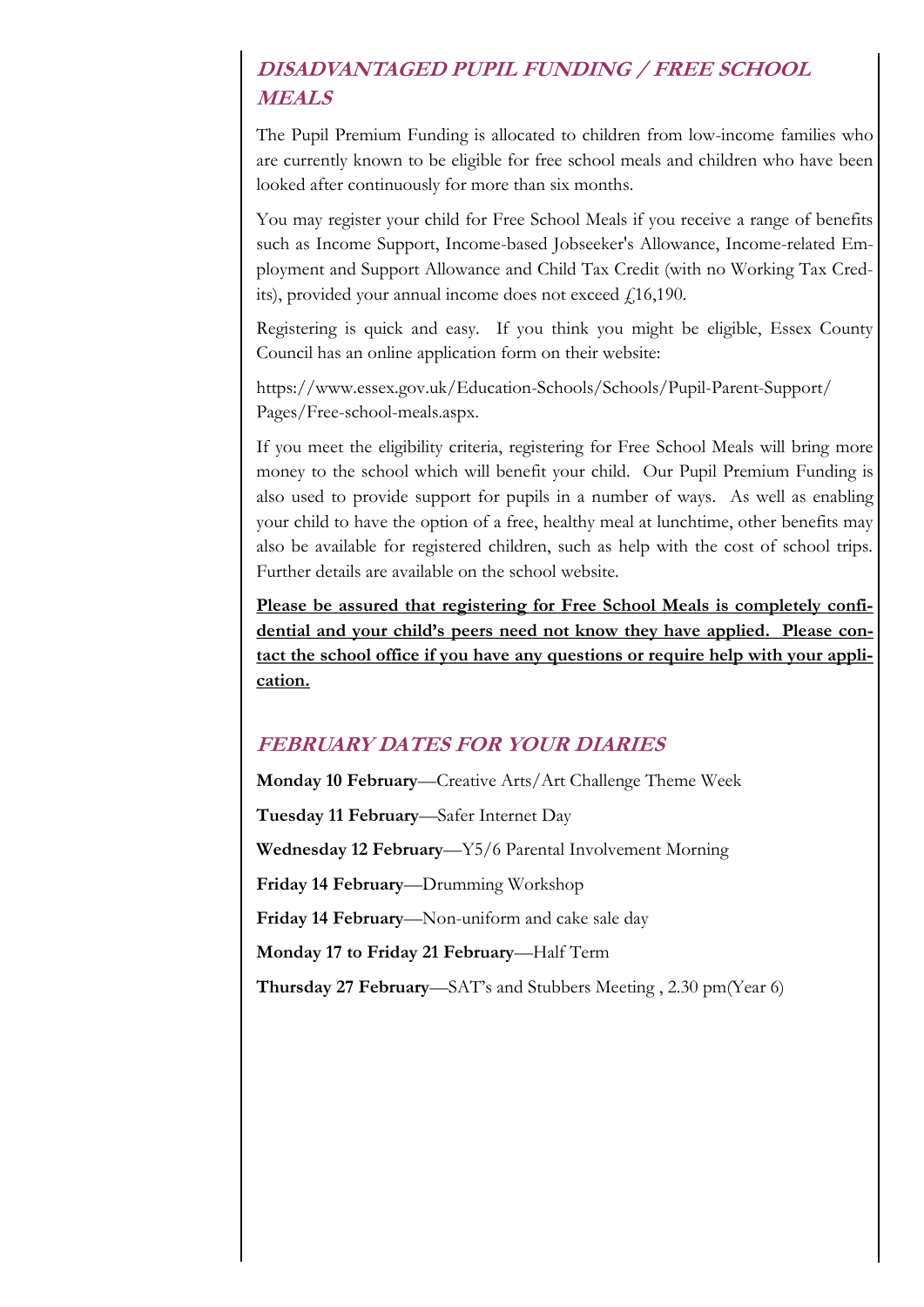# **WHAT'S BEEN HAPPENING**

### **MATHS COMPETITION**

On **15 January** Luke, Ewan, Matthew and James in Year 6 took part in a Maths Competition. They all did the school proud.



## **YEAR 3/4 TRIP TO CLIFFS PAVILION— BILLIONAIRE BOY**

The children in Mr Chaplin's, Miss Maloney's and Mrs Vickery's classes attended the Cliffs Pavilion for a performance of Billionaire Boy on the morning of **Friday 24 January.** They all had a great time.

## **INDOOR ATHLETICS**

Miss Marris' class and Mr Smith's class took part in some indoor athletics sessions on **Tuesday 21 January** at Deanes School.

### **YEAR 5 ROAD SAFETY SPEED WATCH TRAINING**

On **Friday 24 January** the Year 5 children took in a Road Safety Speed Watch Training session. Essex Highways attended the school, together with Essex Police.

This is what Year 5 had to say—"*On Friday 24 January, Year 5 did a Speed Watch outside the school. We used a speed gun. Drivers who were travelling over 30mph were pulled over by the police officer. These drivers had the choice of receiving a ticket or being questioned by us. They all chose the second option! We got to ask them questions, which really made the drivers think. We enjoyed this experience and we are proud to have made such a positive impact on road safety outside our school."*

### **YEAR 3/4 PARENT INVOLVEMENT MORNING**

Parents and Carers of children in Years 3 and 4 took part in a Parent Involvement morning on **Thursday 30 January**, where they learnt about sentence stacking.

### **TOOT LESSONS**

Since the start of the Spring Term, the children in Miss Maloney's and Mrs Vickery's classes have been receiving weekly toot lesson. he toot is a musical instrument similar to the flute. We are pleased to advise that for the duration of the Spring Term, both Miss Maloney's class and Mrs Vickery's class will be receiving toot lessons on a weekly basis. We are delighted how well the children have responded after just one lesson.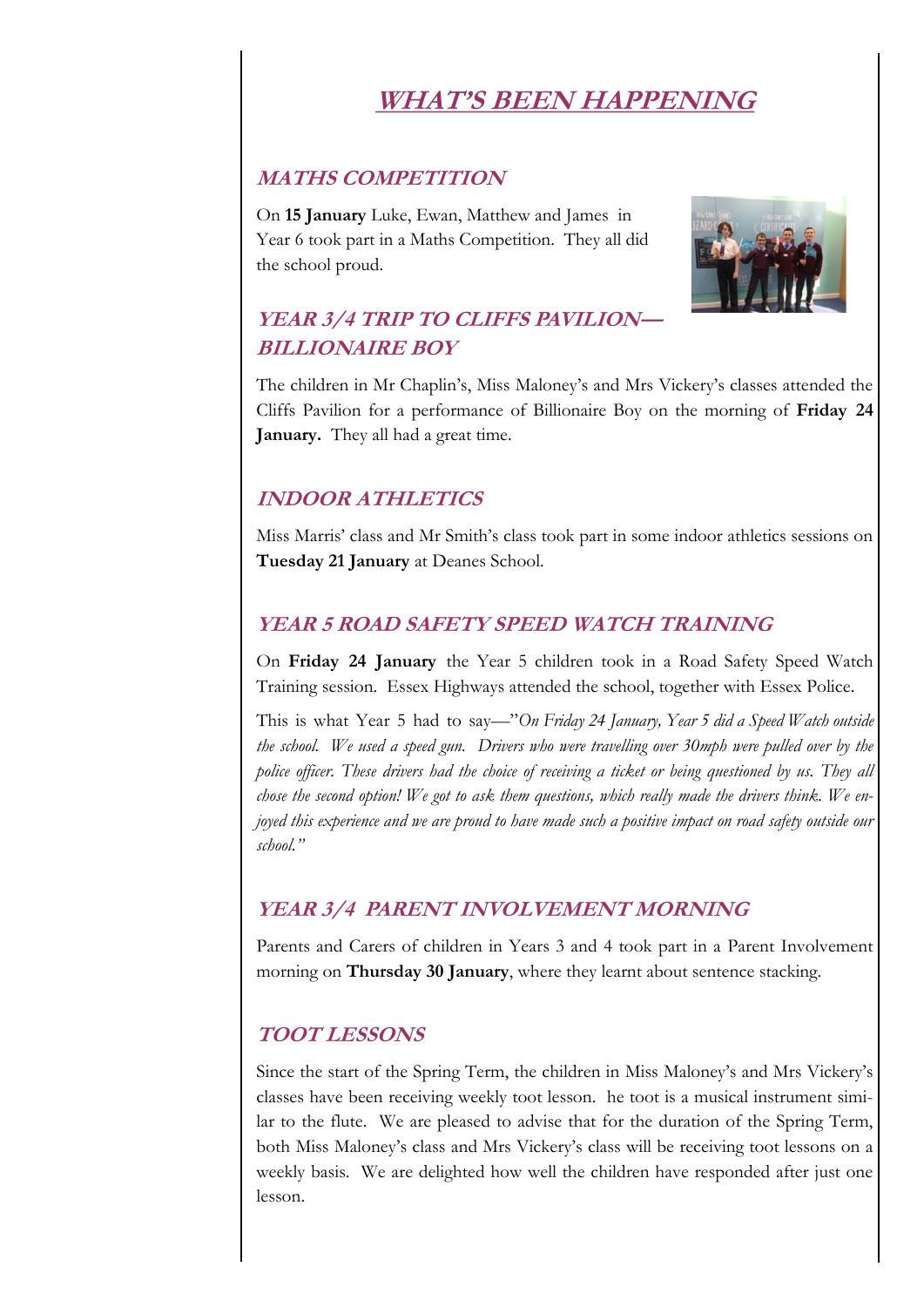### **DANCE FESTIVAL - 4 FEBRUARY 2020**

Mr Chaplin's class participated in the 2020 Primary Dance Festival on **Tuesday 4 February** at The Palace Theatre, Westcliff-on-Sea. They all had a great time, and were a credit to the school.

### **BATIC'S GOT TALENT—4 FEBRUARY 2020**

Some members of the school's drama group took park in the BATIC's Got Talent show at the Palace Theatre on **Tuesday 4 February**. They carried out an excellent performance and were by all accounts the stars of the show. A special thank you to Mr and Mrs Poulton for their hard work in putting the performance together.

### **YEAR 5/6 PARENT INVOLVEMENT MORNING**

Parents and carers with children in Years 5 and 6 were invited in to a Parent Involvement morning on **Wednesday 12 February**, where they helped the children make a wind propelled vehicle.

# **FORTHCOMING EVENTS**

### **SAT's and STUBBERS MEETING**

A meeting is being held for all Year 6 Parents and Carers on **Thursday 27 February**  at 2.30 pm to discuss the SAT's tests. It will also be an opportunity to raise any questions about the forthcoming Year 6 to Stubbers in June.

### **APPLETON SCHOOL YEAR 5 DAY**

All children in Year 5 will be attending The Appleton School on **Friday 6 March 2020.** This is so that they have the opportunity to experience a day at a secondary school. Details have already been circulated.

### **INFANT MUSIC FESTIVAL**

Thirty pupils from Year 2 will be taking part in the Infant Music Festival at the Freight House, Rochford on **Thursday 26 March 2020,** during the afternoon. Details will be sent home shortly.

### **FORTHCOMING DATES**

**Friday 14 February**—Drumming Workshop

**Friday 14 February**—Non-uniform and cake sale day

**Monday 17 February to Friday 21 February**—Half Term Break

**Thursday 27 February**—SAT's and Stubbers Meeting , 2.30 pm (Year 6)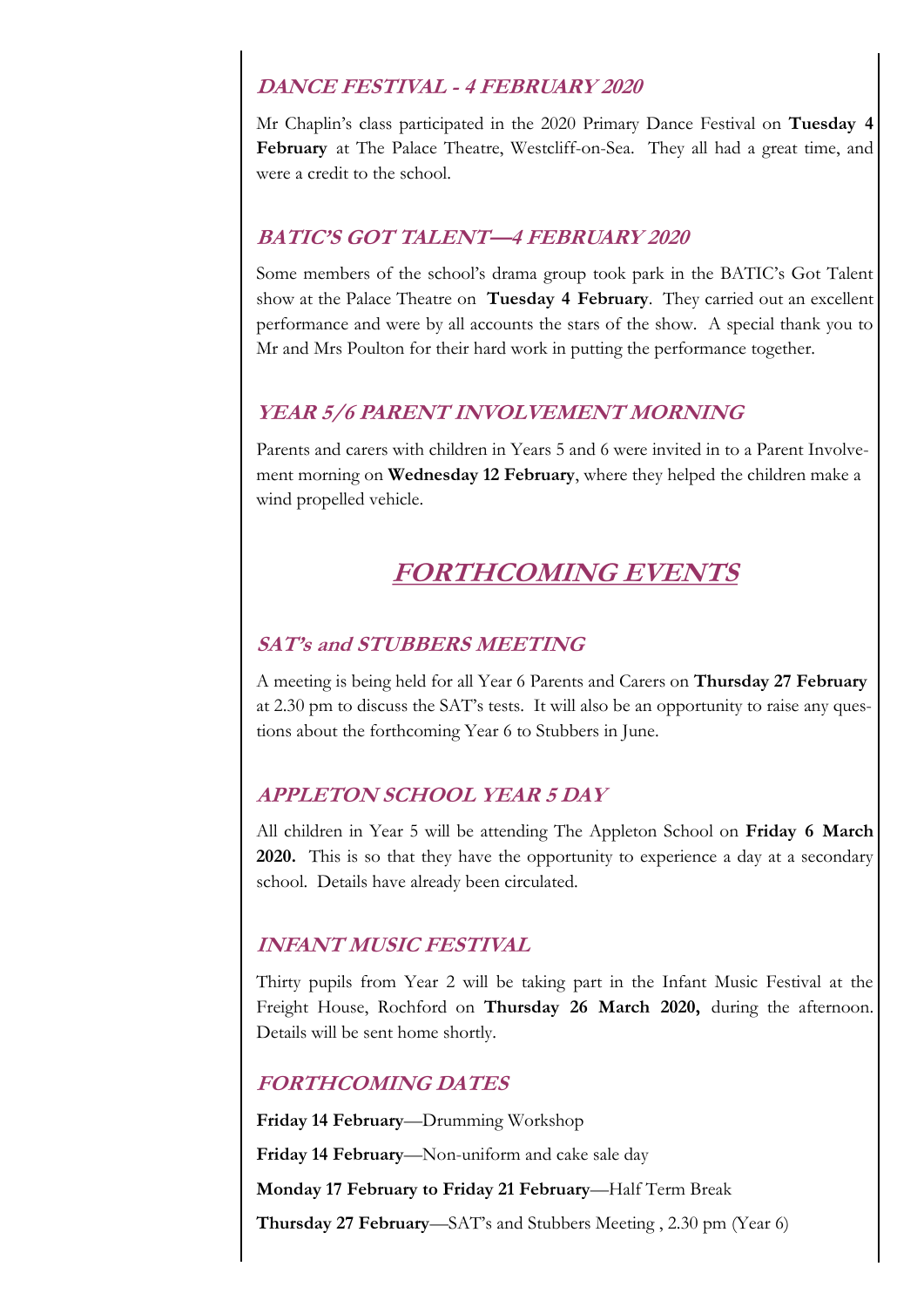**Monday 2 March**—New Age Curling Finals, Basildon Village **Tuesday 3 and Thursday 5 March**—Parent Consultations **Thursday 5 March**—World Book Day **Friday 6 March**—Rabbi Elf Assembly **Friday 6 March**—Year 5 Appleton Day **Monday 9 March**—Sport Relief Week **Thursday 12 March**—Breck Foundation Day—Children / Parent workshops **Tuesday 17 March**—Cross Country, Garons Park (PM) **Wednesday 18 March**—Band It Assembly (9.20 am) **Wednesday 18 March**—Year 1/2 Visit to Boydells Farm **Friday 20 March**—Radio Club trip to BBC Radio Studios, London **Thursday 26 March**—Infant Music Festival, Freight House (PM) **Tuesday 31 March**—Magical Theatre performing Oliver Twist **Tuesday 31 March**—High 5 Netball Tournament, Deanes **Wednesday 1 April**—KS1 Easter Disco, 1.45 to 3 pm KS2 Easter Disco, 4—5.15 pm **Friday 3 April**—Mrs Jackson's Class Assembly **Tuesday 28 April**—Racquets Festival at Deanes—Mrs Jackson's Class **Monday 11 to Thursday 14 May**– KS2 SATS **Saturday 16 May**—Robert Drake Summer Fayre **Tuesday 19 May**—Best Team Kwik Cricket (Years 5 and 6) **Tuesday 19 May**—EYFS visit to Barleylands **Wednesday 20 May**—Girls Cricket (Years 5 and 6) **Thursday 21 May**—Sports Day (KS1 AM and KS2 PM) **Thursday 11 June**—Junior Music Festival **Monday 15 to Friday 19 June**—Year 6 Stubbers Residential Trip **Tuesday 23 and Wednesday 24 June**—Year 6 Secondary Transition Days **Tuesday 23 June**—Year 5 Assembly **Wednesday 24 June**—Year 1/2 Visit to Hedingham Castle **Friday 26 June**—Year 3/4 Visit to Hyde Hall **Thursday 2 July**—Open Afternoon **Friday 3 July**—Miss Bradfield's Class Assembly **Friday 3 July**—Year 5 King John School Taster Event